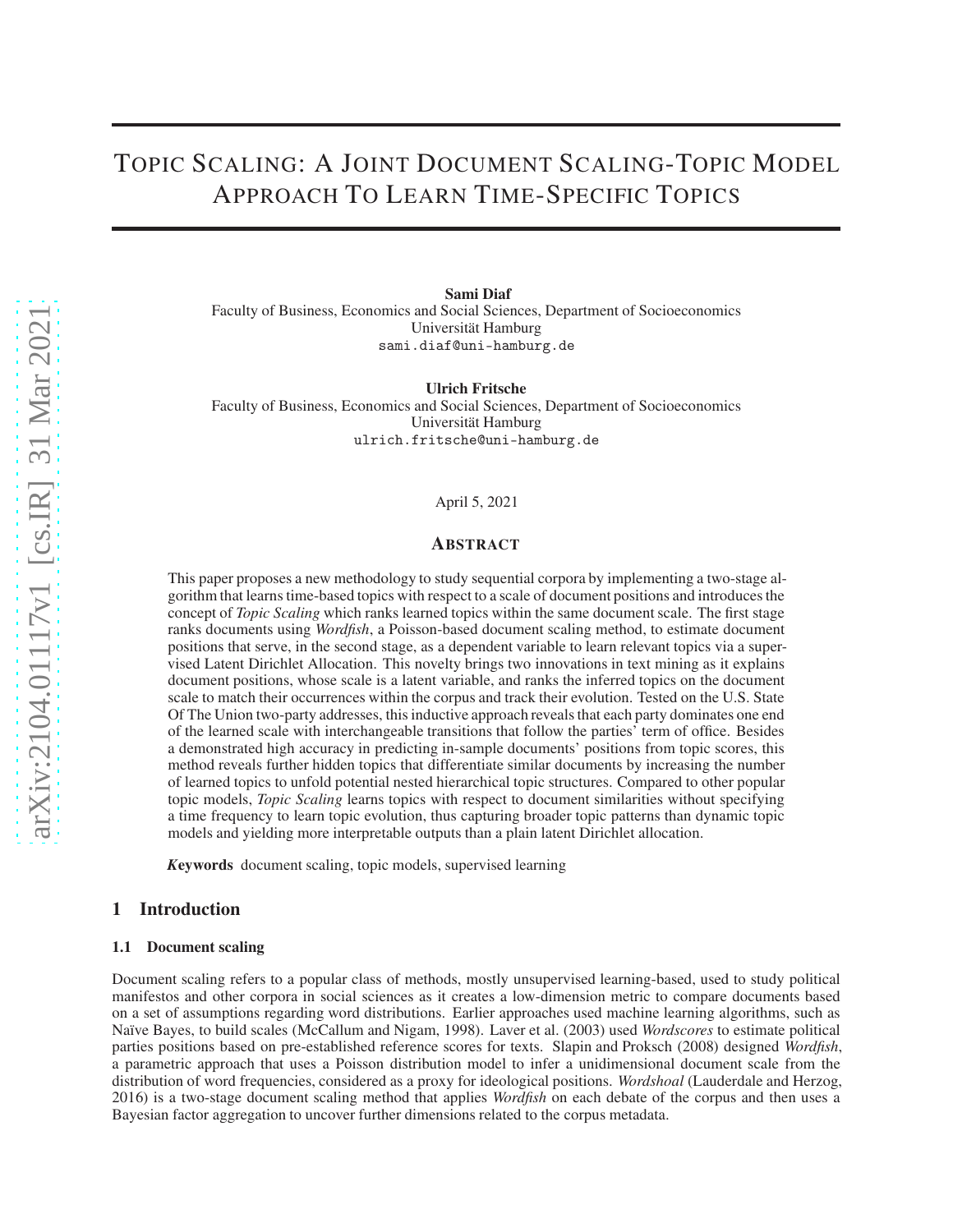As for *Wordfish*, scaling techniques have been widely used in political science [\(Grimmer and Stewart, 2013](#page-10-2)), particularly to study manifestos [\(Lauderdale and Herzog, 2016\)](#page-10-1) but as a dimensionality reduction technique, they come with the constraint of recovering just one of many possible hidden dimensions [\(Goet](#page-10-3), [2019](#page-10-3)), in addition to being unable to properly define its meaningfulness [\(Grimmer and Stewart](#page-10-2), [2013\)](#page-10-2), suffering from possible word variations when handling corpora spanning over large periods [\(Goet, 2019](#page-10-3)) and sensitive to the chosen pre-processing steps when cleaning texts [\(Denny and Spirling, 2018\)](#page-10-4). [Goet \(2019\)](#page-10-3) suggested the use of supervised approaches to have meaningful polarization results.

# 1.2 Topic models

Unsupervised topic models have been the usual choice for researchers working with text data, with the aim to unveil latent features or hidden structures of terms that explain the word-document occurrences. Latent Dirichlet Allocation (LDA) [\(Blei et al.](#page-10-5), [2003b\)](#page-10-5) is the traditional go-to algorithm for such exercises. This generative model assumes documents being mixtures of independent latent features called *topics*, which are in their turn mixtures of words drawn from a Dirichlet distribution. Several other variants were later proposed to deal with specific cases [\(Boyd-Graber et al.,](#page-10-6) [2014\)](#page-10-6) as to consider sequences, hierarchies and sentiments. Blei and Lafferty [\(Blei and Lafferty, 2006\)](#page-10-7) proposed a dynamic topic model (DTM) to study sequential corpora through a discrete-time variant of LDA whose architecture infers time-related topics, based on proportion priors drawn from a Markov process, suitable for big corpora spanning over a long time frame.

[McAuliffe and Blei \(2008\)](#page-11-2) proposed a supervised Latent Dirichlet Allocation (sLDA) that builds a generalized linear model (GLM) on top of a classic LDA to help inferring topics when documents are paired with labels. [Boyd-Graber and Resnik](#page-10-8) [\(2010\)](#page-10-8) built a multilingual model based on sLDA to capture how multilingual concepts are clustered into thematically coherent topics and how topics associated with text connect to an observed regression variable. Several other tools were designed as special cases of LDA, as for hierarchical topic models [\(Blei et al., 2003a\)](#page-10-9), Pachinko allocation models [\(Li and McCallum, 2006\)](#page-10-10) and sentence labeling [\(Lu et al., 2011\)](#page-11-3) with the aim to uncover further latent structures in corpora based on hierarchies and specific structures. The number of topics to be learned, a hyperparameter, is set arbitrarily by users although a variety of methods were proposed to estimate it as for hierarchical Dirichlet process (HDP) [\(Wang et al., 2011\)](#page-11-4) which uses an online variational inference to uncover the number of topics in the collection of documents. [Greene and Cross \(2017](#page-10-11)) used a two-layer non-negative matrix factorization model to explore topics dynamics in the corpus of European Parliament and found substantive niche topics not captured by standard dynamic topic models.

Another class of topic models, Structural Topic Model, has been used to link exogenous variables with learned topics [\(Roberts et al., 2014\)](#page-11-5) [\(Roberts et al., 2016\)](#page-11-6) in order to investigate the impact of potential covariates on learned topics, by using document meta-data in the estimating step, to facilitate tracking the effect, variables could have on the learned topics.

Our approach builds a two-stage learning process: a document scaling (*Wordfish*) on top of a supervised latent Dirichlet allocation, to allow uncovering time-dependent topics based on the position of each document in the corpus. Hence, even if the Dirichlet distribution is not sequential [\(Blei and Lafferty, 2006\)](#page-10-7), topics could be learned with respect to the evolving distribution of word frequencies that served to estimate the latent scale which refers to document scores used as a time-based, dependent variable. We used *Wordfish* for document scaling as it builds a unique scale for all documents, rather than Wordshoal which learns a distinct scale for each debate in the corpus [\(Lauderdale and Herzog,](#page-10-1) [2016\)](#page-10-1).

To the best of our knowledge, there was no attempt in text mining to use scaling techniques beyond estimated document positions or explore further extensions using topic models. Our method is noticeably suited to study the dynamic structure of the corpus by uncovering potentially time-dependent, nested topics with the use of a measurement model (*Wordfish*) for text data, rather than evolving topics that need further hyperparameter tuning as for setting the frequency (time stamp) for the analysis [\(Blei and Lafferty, 2006\)](#page-10-7). The optimal number of topics in our method, still a hyperparameter, could be learned by maximizing a metric of choice, as for the root mean squared error (RMSE) between the estimated and predicted document positions or the log-likelihood of the estimated sLDA model. We notice that increasing the number of topics, despite slowing down the execution time for large corpora and not necessarily improving the RMSE accuracy when using regularization, helps uncovering the breadth of hidden topic structures similar to Pachinko Allocation Model [\(Li and McCallum, 2006\)](#page-10-10) that are highly informative.

Our findings contribute to two distinctive fields of text mining. In document scaling, we try to explain document positions based on groups of words occurring together (topics) rather than individual words. In topic modeling, we learn these topics from a collection of documents that are, a priori, time-scaled regarding their word frequencies, so that two documents having similar scores will tend to have similar topic distributions. Lastly, the use of regularization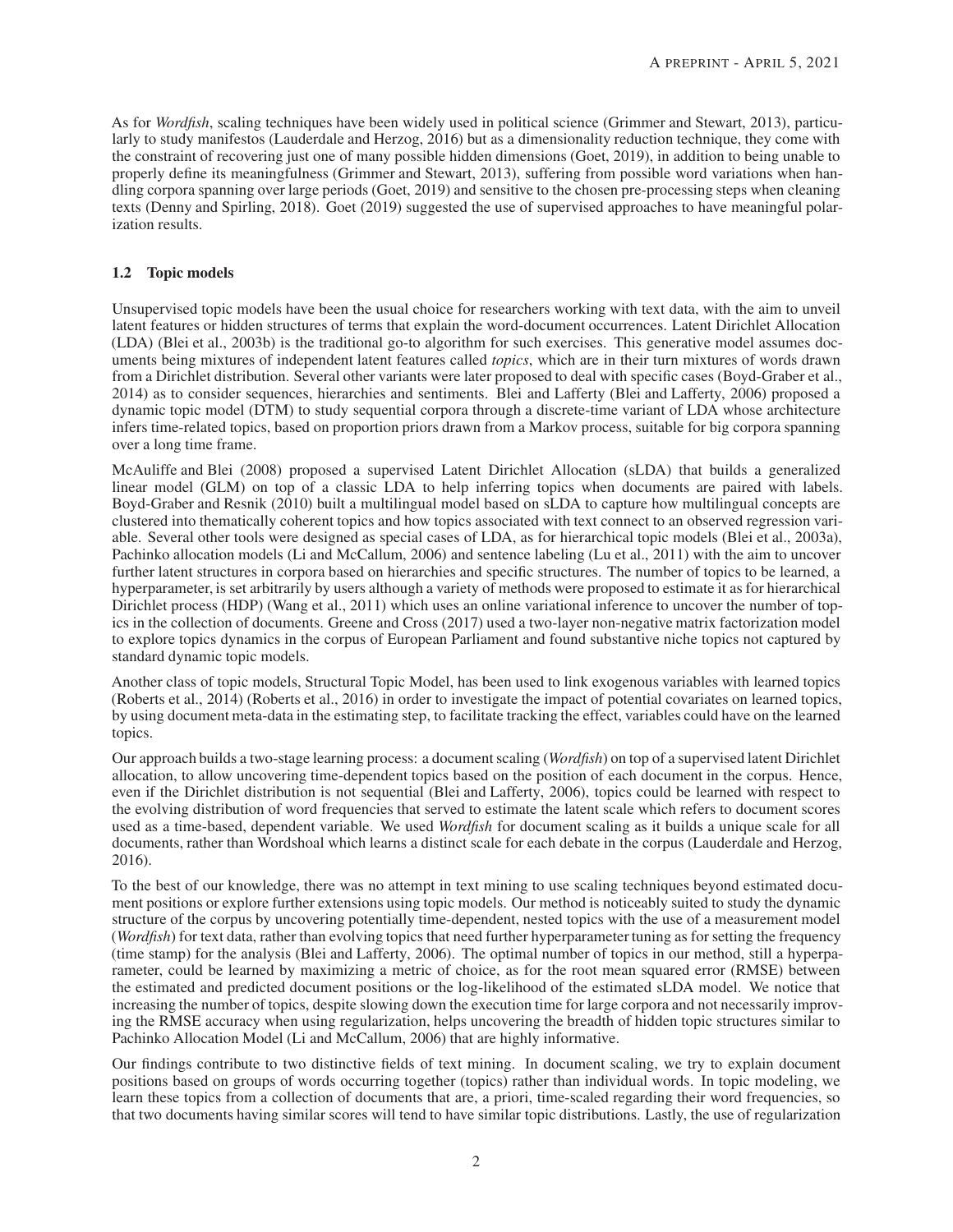allows increasing the number of topics without altering the predictive properties of the model and helps unfolding potential hierarchical structures in the learned topics.

In parallel of document scaling, this paper introduces the concept of *topic scaling* which refers to a supervised method used to learn topics with respect to a labeled scale. This approach associates topic scores with document positions and ranks topics with their most occurrences in the corpus, to help tracking their distributions over time.

The remainder of the paper describes the two components upon which *Topic Scaling* is built (section 2), then details the application results over the State Of The Union Corpus two-party corpus (section 3) and later compares the results with a plain LDA model, as well as a dynamic topic model.

## 1.3 State of The Union Addresses

State Of The Union (SOTU) addresses bear an importance in politics [Shogan \(2016\)](#page-11-7) as the US Constitution (Article II, Section 3) requires the president to provide information to the Congress about *measures as he shall judge necessary and expedient*, that is description of the current situation, priorities and the legislative intents [\(Savoy, 2015a\)](#page-11-8). [Petrocik et al. \(2003\)](#page-11-9) assumed that some party-related relationships between president could be seen in SOTU, as democratic tenures are more likely to deal with topics like education, family, welfare, and healthcare, while a republican presidency is frequently tied to free enterprise and business, reduction of expenses, or a support for the military sector. An alternative hypothesis would consider each president having his own priorities, independently from its predecessors, leading to a distinct vocabulary choice in his addresses [Savoy](#page-11-8) [\(2015a](#page-11-8)).

As a popular dataset in linguistics and text mining applications, SOTU has been studied by linguistics to investigate rhetoric or uncovering distinctive patterns, as for text clustering for presidential style [\(Savoy](#page-11-8), [2015a\)](#page-11-8), vocabularygrowth model [\(Savoy, 2015b\)](#page-11-10), topic models of important words [\(Savoy](#page-11-11), [2016\)](#page-11-11) or syntactic complexity [\(Lei and Wen,](#page-10-12) [2020\)](#page-10-12). [Teten](#page-11-12) [\(2003\)](#page-11-12) studied the rhetorical changes of the SOTU addresses from George Washington until Bill Clinton and found three distinctive periods a founding, a traditional and a modern period, while [Cummins \(2008](#page-10-13)) showed the importance of rhetorical attention to economic policy and foreign relations in modern addresses (1953-2000).

# 2 Method

This paper's algorithm, named *Topic Scaling*, is a two-stage learning process for time-based topics from document positions, which serve as labels for supervised topic model. Hence, a sequential scale is built with *Wordfish* model, and used as a label to run a supervised Latent Dirichlet Allocation that renders topic-allocation over time for historical corpora. This strategy combines two different machine learning approaches to give an augmented, automated content analysis method where documents and topics are put on a unique scale.

## Algorithm 1 Topic Scaling

- 1. Estimate document positions  $\hat{\psi}$  using *Wordfish* 
	- (a) Assuming:  $w_{ik}$  = Poisson( $\lambda_{ik}$ )
	- (b) Learn via Expected Maximization ( $\alpha$ ,  $\nu$ ,  $\beta$ ,  $\psi$ ) from:  $log(\lambda_{ik}) = \alpha_i + \nu_k + \beta_k \times \psi_i$
- 2. Learn a Supervised LDA with an L2 regularization (shrinkage parameter  $\lambda$ )
	- (a) Draw topic proportions  $\theta | \alpha \sim Dir(\alpha)$
	- (b) For each word:
		- i. Draw a topic assignment:  $z_n|\theta \sim Mult(\theta)$
		- ii. Draw word  $w_n|z_n, \beta_{1:K} \sim Mult(\beta_{z_n})$
	- (c) Draw document scale  $\hat{\psi}|z_{1:N}, \eta, \sigma^2 \sim \mathcal{N}(\eta^{\dagger} \bar{z}, \sigma^2)$  with  $z \sim \mathcal{N}(0, \frac{1}{\lambda})$

### 2.1 Measurement model

The measurement model of the *Topic Scaling* consists of a parametric estimation of document positions that infers a scale to cluster documents based on word frequencies' similarities over time. *Wordfish* [\(Slapin and Proksch](#page-11-1), [2008\)](#page-11-1) assumes word frequencies are drawn from a Poisson distribution, to estimate word effects and a hidden scale as proxy of document positions.

$$
w_{ik} = \text{Poisson}(\lambda_{ik})\tag{1}
$$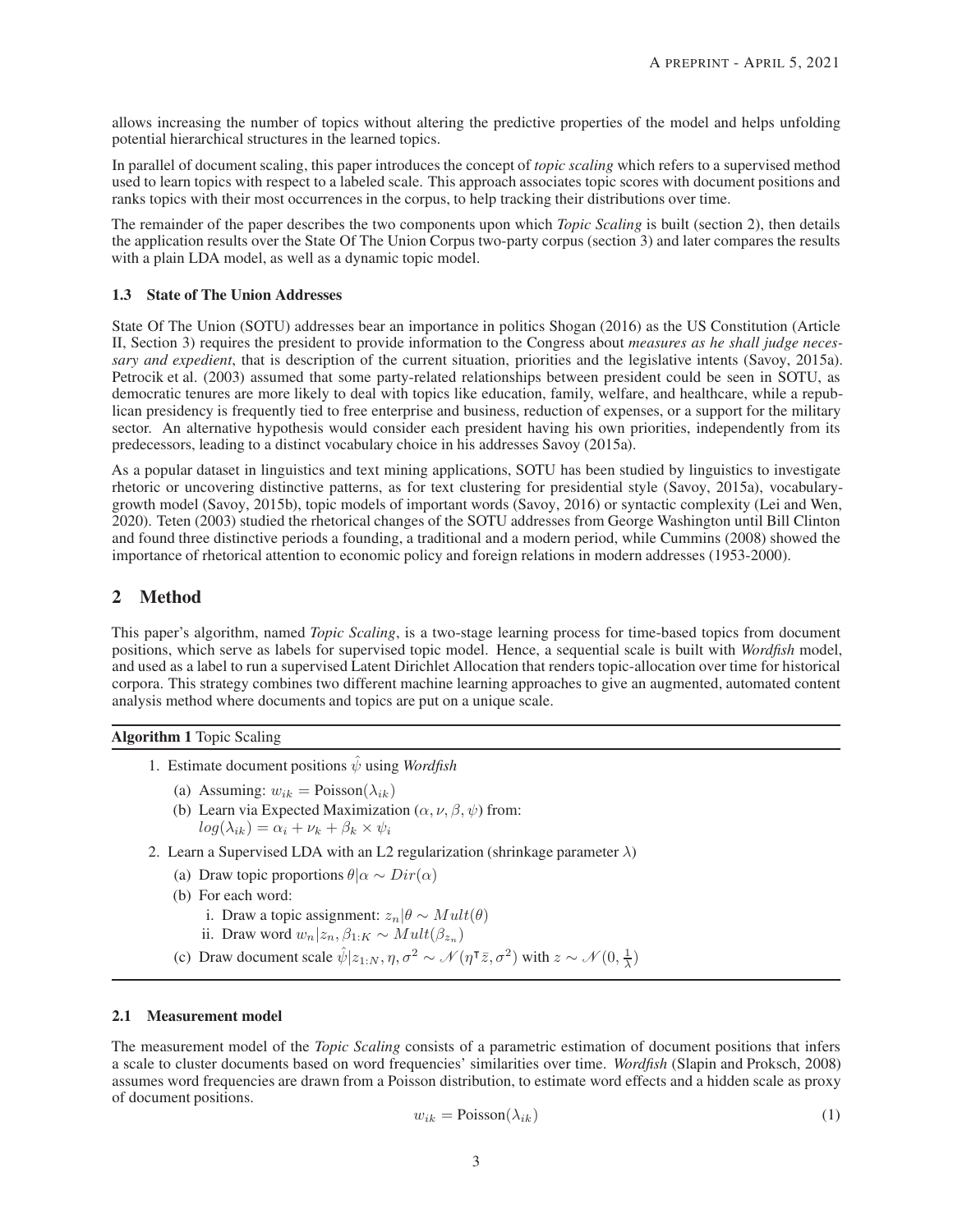$$
log(\lambda_{ik}) = \alpha_i + \nu_k + \beta_k \times \psi_i \tag{2}
$$

where:  $\omega_{ik}$  is the count of the word k in document i,  $\lambda_{ik}$  is the parameter of the Poisson distribution denoting its mean and variance. Parameters to be learned are:  $\alpha_i$  as a document-specific fixed effect,  $\nu_k$  a word-specific fixed effect,  $\beta_k$  is the relationship of word k to the latent document position and  $\psi_i$  is latent position of document i or the measurement scale. Model is estimated via Expected Maximization algorithm, consisting of estimating word parameters  $(\nu, \beta)$ and document parameters  $(\alpha, \psi)$  alternatively, until reaching a convergence [\(Slapin and Proksch, 2008\)](#page-11-1). Variational inference (Monte Carlo-Markov Chains) with Bayesian priors could be used as well to estimate *Wordfish* parameters. We notice that the main result of *Wordfish* $(\psi)$  has an undetermined scale (direction) and needs to be tuned to identify the *Wordfish* equation [\(Slapin and Proksch, 2008\)](#page-11-1).

This parametric measurement allows a time series scale to be estimated solely based on the observed word frequencies. Although the model is prone to potential departures from the Poisson hypothesis of conditional independence (expectation being equal to the variance), it remains a robust method for outliers in word use [\(Lauderdale and Herzog, 2016\)](#page-10-1), compared to Correspondence Analysis (CA) [\(Goet](#page-10-3), [2019](#page-10-3)).

# 2.2 Supervised Topic model

The Latent Dirichlet Allocation [\(Blei et al.](#page-10-5), [2003b](#page-10-5)) could be seen as a Bayesian mixed-membership, unsupervised learning algorithm that learns independent structures, or groups of words, called topics from a collection of documents. Later, Blei and McAuliffe [\(McAuliffe and Blei, 2008\)](#page-11-2) proposed a supervised extension where the triplet documentstopics-words is kept under a generalized linear model (GLM) that accommodates a variety of response types, as mentioned in Figure 1, where for a dataset of observed document-response pairs  $(w_{d,1:N}, y_d)$ , the goal is to learn topic multinomials  $\beta_k$ , the Dirichlet parameter  $\alpha$  of the topic proportions  $\theta_d$  and the GLM parameters  $\eta$  and  $\sigma^2$ , using likelihood estimation based on variational expectation-maximization [\(McAuliffe and Blei, 2008\)](#page-11-2).

A supervised topic model [\(McAuliffe and Blei, 2008\)](#page-11-2) is used here as a second-stage method to learn topics from the corpus, where the dependent variable is the learned scale from the measurement model. An L2 regularization scheme on learned topic scores is used to allow overlapping topics and prevent hard clustering situations.

For the sake of illustration, we describe our approach as a two-stage model, but could also be interpreted as one-stage method as the Poisson model for document scaling is indeed a special case of the generalized linear model, used in the sLDA estimation [\(McAuliffe and Blei](#page-11-2), [2008\)](#page-11-2)



Figure 1: Plate diagram of Supervised Latent Dirichlet allocation [\(McAuliffe and Blei](#page-11-2), [2008](#page-11-2)).

The number of topics to be learned could be approached via maximizing metrics related to sLDA as for  $R<sup>2</sup>$  or loglikelihood. [Koltcov et al. \(2020](#page-10-14)) proposed, based on statistical physics, a combination of renormalization procedure with the Rényi entropy for an efficient and quick estimation of the optimal number of topics in a given corpus. For T topics and N words in the corpus we set the deformation parameter  $q = \frac{1}{T}$  and select N words with a high probability  $(\phi_{wt} > \frac{1}{W})$  in the topic-word matrix  $\phi$ , so to compute the density-of-states function  $\rho = \frac{N}{WT}$ . The energy can be expressed as:

$$
E = -\ln(\tilde{P}) = -\ln\left(\frac{1}{T}\sum_{w,t} \phi_{wt} \mathbb{1}_{\phi_{wt} > \frac{1}{W}}\right)
$$
(3)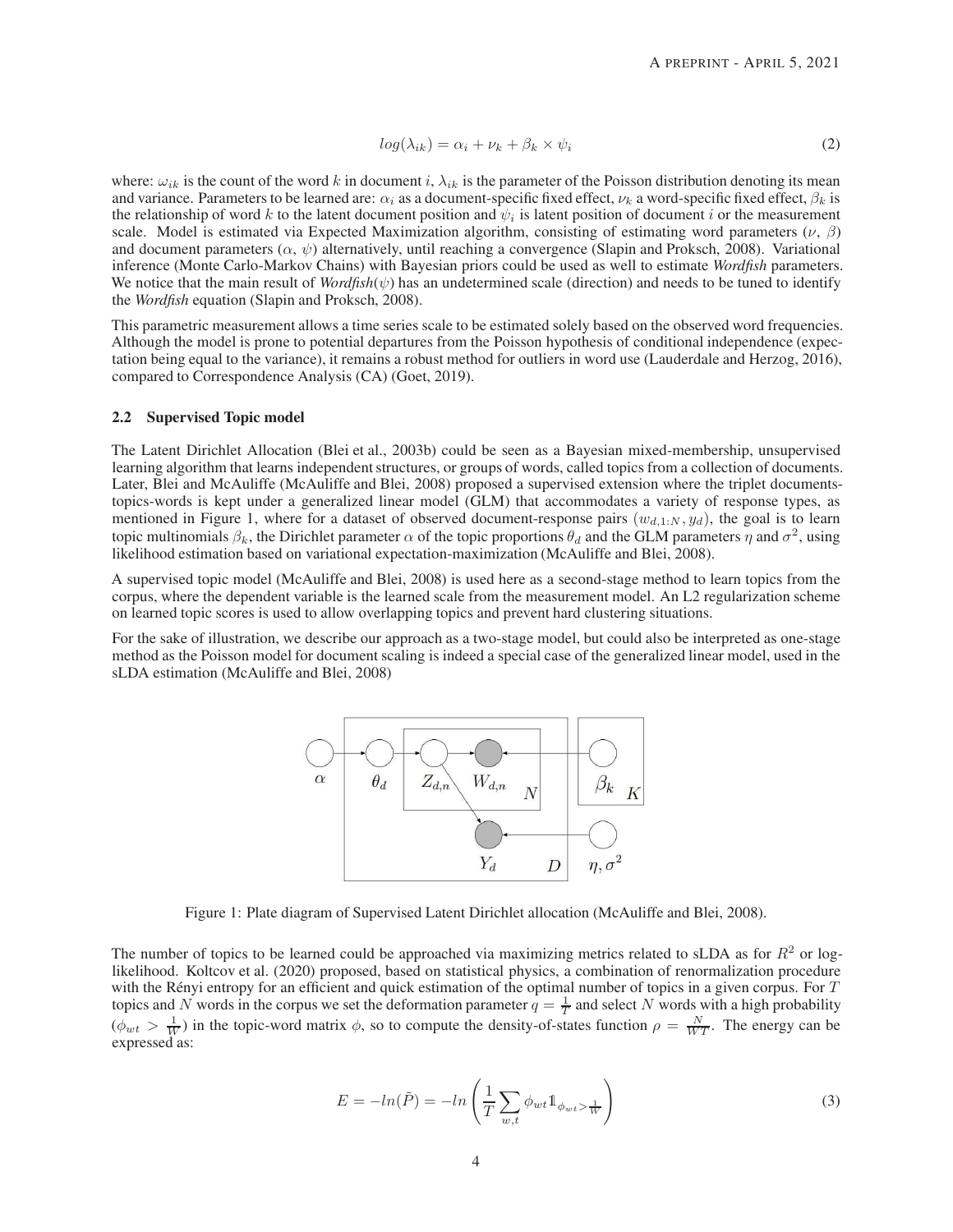with a partition function  $Z_q = e^{-qE+S} = \rho \left(\tilde{P}\right)^q$ . The Rényi entropy is defined as

$$
S_q^R = \frac{ln(Z_q)}{q-1} = \frac{q \times ln(q\tilde{P}) + q^{-1}ln(\tilde{\rho})}{q-1}
$$
\n(4)

and its minimum corresponds to the optimal number of topics [\(Koltcov et al.](#page-10-14), [2020](#page-10-14)).

# 3 Data and Results

We use the corpus of the State Of The Union (SOTU) speeches available in the R package *quanteda* [\(Benoit et al.,](#page-10-15) [2018\)](#page-10-15), gathering 214 speeches of U.S. presidents from from 1790 until 2019. We keep, in our analysis, documents starting from 1853 to ensure a party duality democratic-republican in our corpus that later helps us studying document scaling variations, while words, previously lemmatized with *spaCy* language model [\(Honnibal et al.](#page-10-16), [2020\)](#page-10-16), having less than 3 occurrences in the selected corpus were excluded to reduce the size of the document term matrix for more efficiency.



Figure 2: *Wordfish* scores for democratic presidents.

At first, document scaling (*Wordfish*) was run on 176 documents, setting the score of Reagan's address in 1981 as being greater than Carter's one of the same year, to identify the scale parameter ψ. Figures 2 and 3 show *Wordfish* results with a clear time-effect for both parties and noticeable similarities in addresses over time (in blue the *Locally Weighted Scatterplot Smoothing loess* curve [\(Cleveland and Loader, 1996](#page-10-17))). Democratic addresses underwent a significant change in wording in earlier twentieth century with an exception of Wilson's speech of 1916 (Fig. 2), but modern addresses of Clinton and Obama share close document positions, and hence similarities, in line with the tree-based topical word-term representation of [Savoy \(2015a\)](#page-11-8). At the other hand, republican addresses show greater variability in terms of document positions (Fig. 3) where it is common to have scattered positions of a single president, indicating a potential shift of interest in the addresses.

Figure 4 shows the densities of document positions, by party, to be bimodal. Each party dominates one end of scale, with interchangeability linked to the presidents' tenure at office, as democratic addresses have a skewed distribution to the left, while republican ones have a less skewed one to the right. The document position  $\hat{\psi} \approx 0.25$ , corresponding to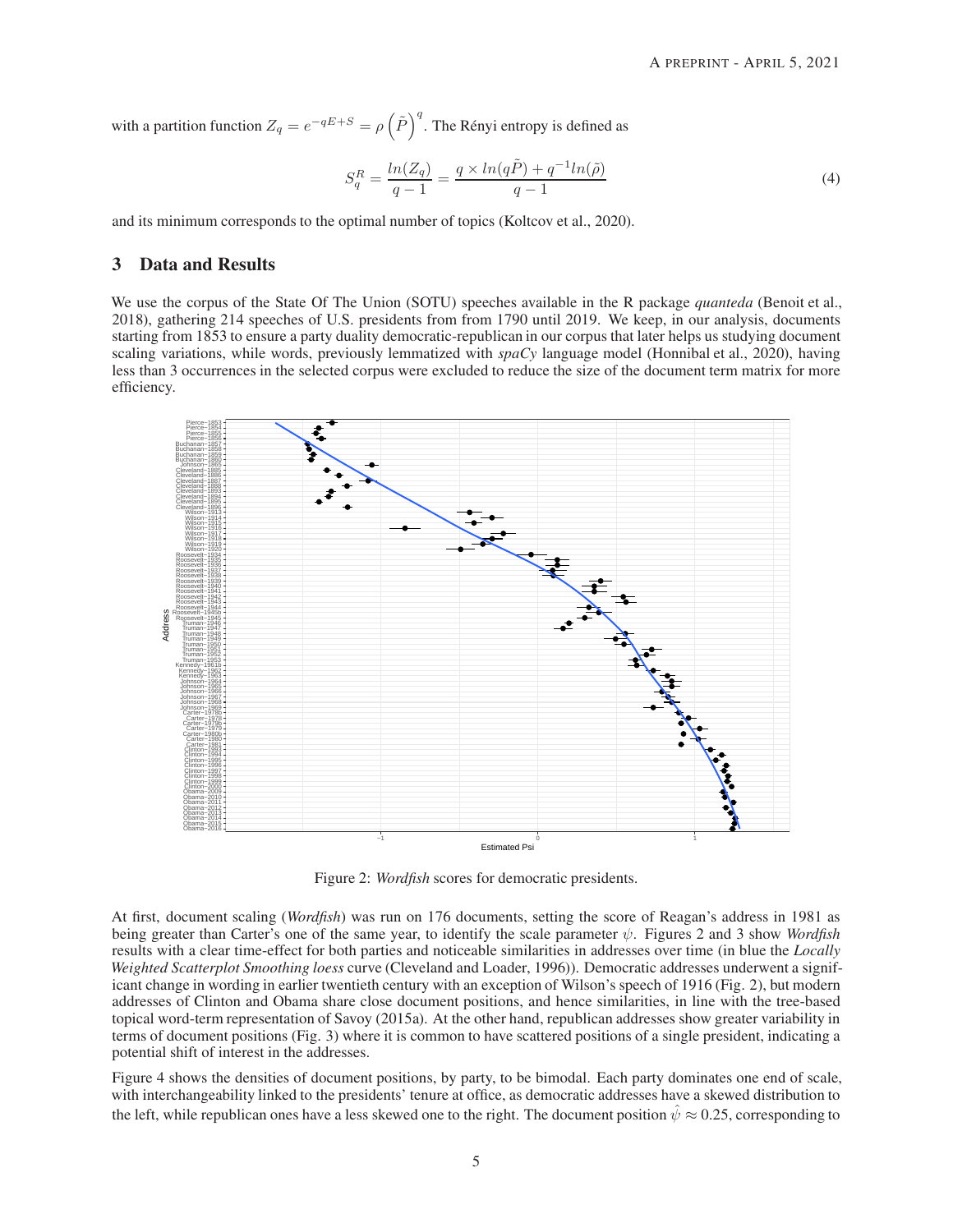

Figure 3: *Wordfish* scores for republican presidents.

the three addresses of president T.W. Wilson in 1914, could be interpreted as a cutoff or turning point that separates the studied corpus into two dual periods related to the evolution of rhetorical presidency [\(Teten, 2003](#page-11-12)). *Wordfish* scores confirm the results of [Savoy \(2015a](#page-11-8)) who identified a distinctive style for each president since the speech of Roosevelt in 1934, while previous presidents shared many stylistic aspects.



Figure 4: Density plots of *Wordfish* scores by party.

Word positions plot (Fig. 5) shows the contribution of specific words to the estimated *Wordfish* scale (words with higher  $|\beta_k|$ ) and their specific effects ( $\nu_k$ ). It appears that words related to security, mostly found in modern speeches, contribute mostly to documents with positive scores, that is recent addresses, even if their specific effects are relatively low.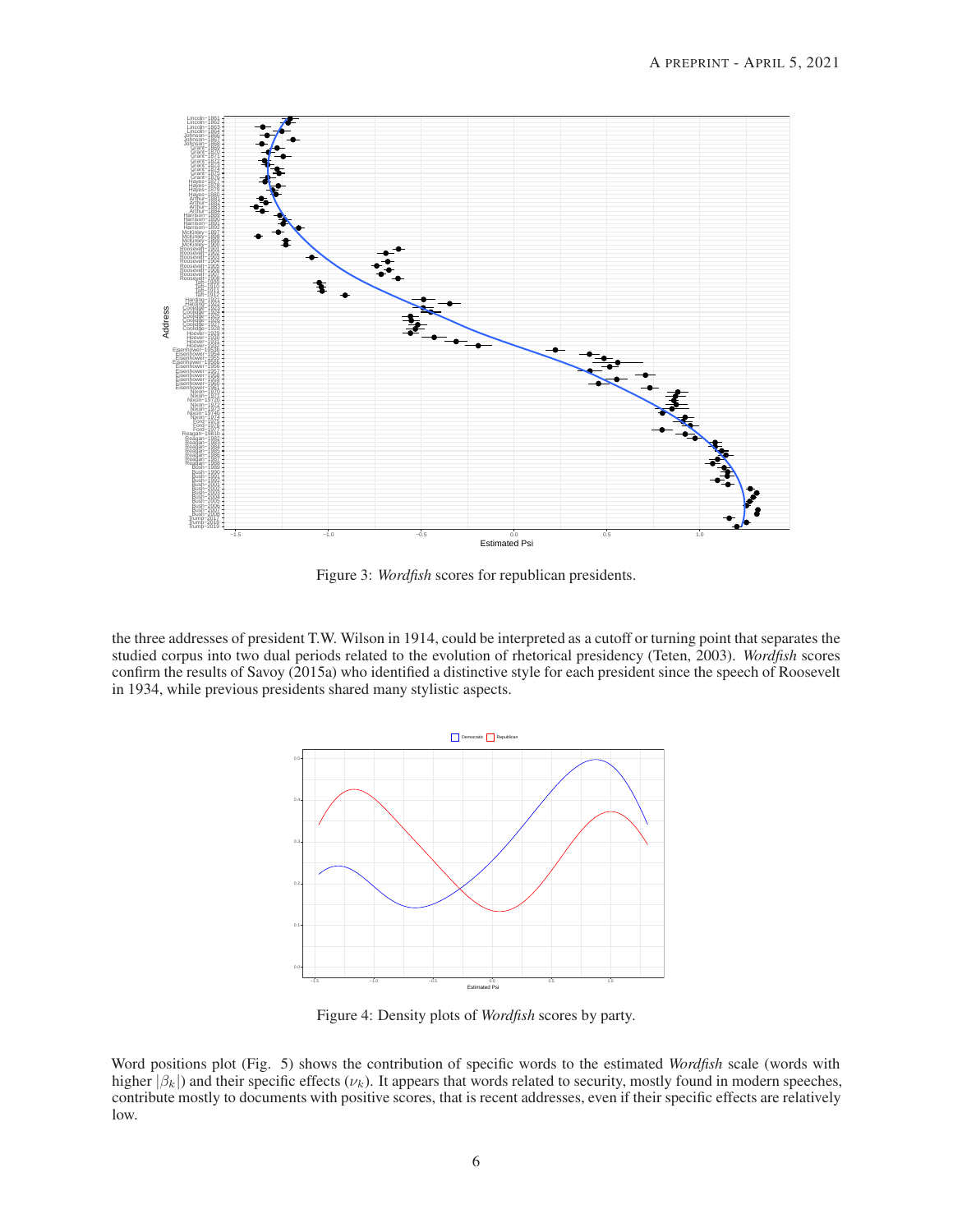

Figure 5: Estimated word positions from *Wordfish*.

In the second stage, supervised LDA was run through Expected Maximization algorithm (50 steps expectation and 20 steps maximization), with  $\alpha = 1$  (Dirichlet hyperparameter for topic proportions),  $\eta = 0.1$  (Dirichlet hyperparameter for topic multinomials) and an L2 regularization scheme to learn topic scores with a shrinkage parameter  $\lambda = 0.01$ . This setting was tested against a plain LDA with as well as a dynamic topic model by keeping the same hyperparameter setting used for sLDA ( $\alpha = 1$  and  $\eta = 0.1$ ).



Figure 6: Topic scores learned via *Topic Scaling* (10 topics).

Figures 6 and 7 show top 10 words in each learned *Topic Scaling* model with 10 and 15 topics respectively and confirms the existence of nested structures when increasing the number of topics. Model with 15 topics seems to be the winning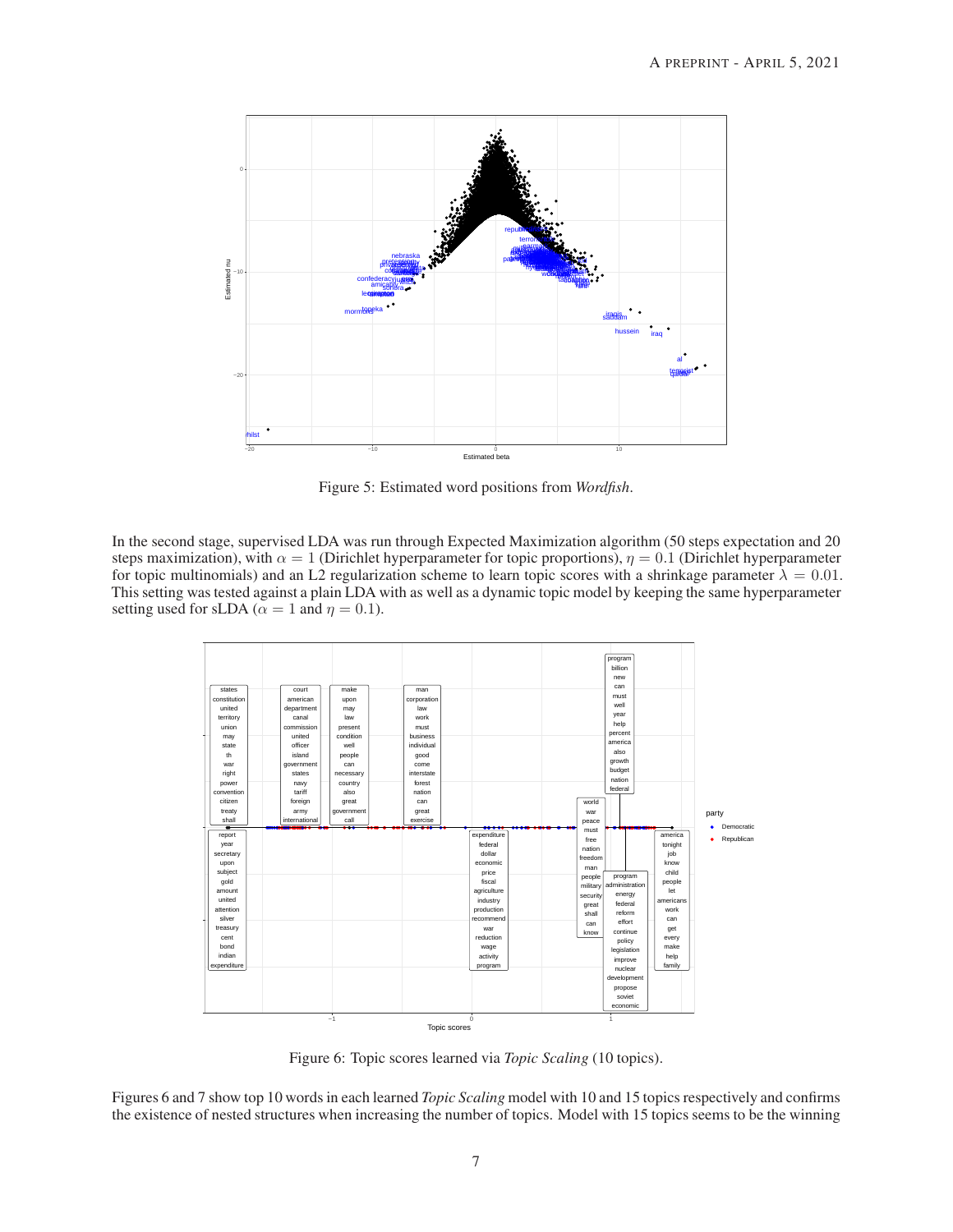

Figure 7: Topic scores learned via *Topic Scaling* (15 topics).

solution as it maximizes the Rényi entropy (Table 1), while other metrics  $(R^2$  and log-likelihood) were not found to be informative with increasing number of topics.

Documents with negative scores are likely to belong to the second half of the ninetieth century and the first three decades of the twentieth century, where topics are related to both domestic and international environments with an emphasis on government affairs (regulation and administration), while topics with positive scores are linked to modern addresses, focusing on economic and security issues. These two distinct windows differentiate topics and are separated by the period where addresses occurred in 1930s, in-line with Fig. 4 which indicates two intertwined regimes in document scores.

Recent addresses favor economic welfare, government affairs and security and international environment, corresponding to the 4 topics in the left of the scale (Fig. 6) which seem to be party-related topics [\(Savoy](#page-11-8), [2015a](#page-11-8)). Increasing the number of topics to 15 (Fig. 7) reveals further sub-topics that provide a better area-specific understanding as for terrorism, foreign policy, internal affairs and labor. A few number of topics will cluster the topic content so that topic interpretation cannot be easily given, while increasing the topics unveil clearer policy fields of the addresses that help distinguishing similarities in the addresses within a moderate time frame.

As a matter of comparison, results of a plain LDA with 15 topics (Table 3) and a dynamic topic model with 3 perdecade topics (Table 4) do not yield relevant structures, compared to our method. A clear dominance of frequent words used in the rhetoric (as for *government*, *will*, *administration*, *Congress*) is seen in almost all topics, reducing the model's informative content.

The *scale-effect*, referring to the use of *Wordfish* scores, helps distinguishing topics by periods where documents present certain similarities in the distribution of word frequencies. One could interpret the learned topics as being the most dominant probability distribution of words over a specific time frame, where addresses exhibit similar word usage.

Finally, *Topic Scaling* displays interesting findings in terms of topics' contribution. Two topics (Topics 5 and 6) are forming the building blocks of modern addresses and are seen as dominant topics in recent speeches (Fig. 8 and 9), dealing family, economic condition and foreign affairs.

# 4 Conclusion

We present a novelty in text mining, suited to study sequential corpora and outperforming other topic models in terms of interpretation and parametrization. *Topic Scaling* could be seen as a dual algorithm: a supervised scaling method where topics are scaled on the same ideological dimension of documents, and a robust alternative to other sequential topic models where the estimated document scores serve as an ordered variable to retrieve topics rather than a learning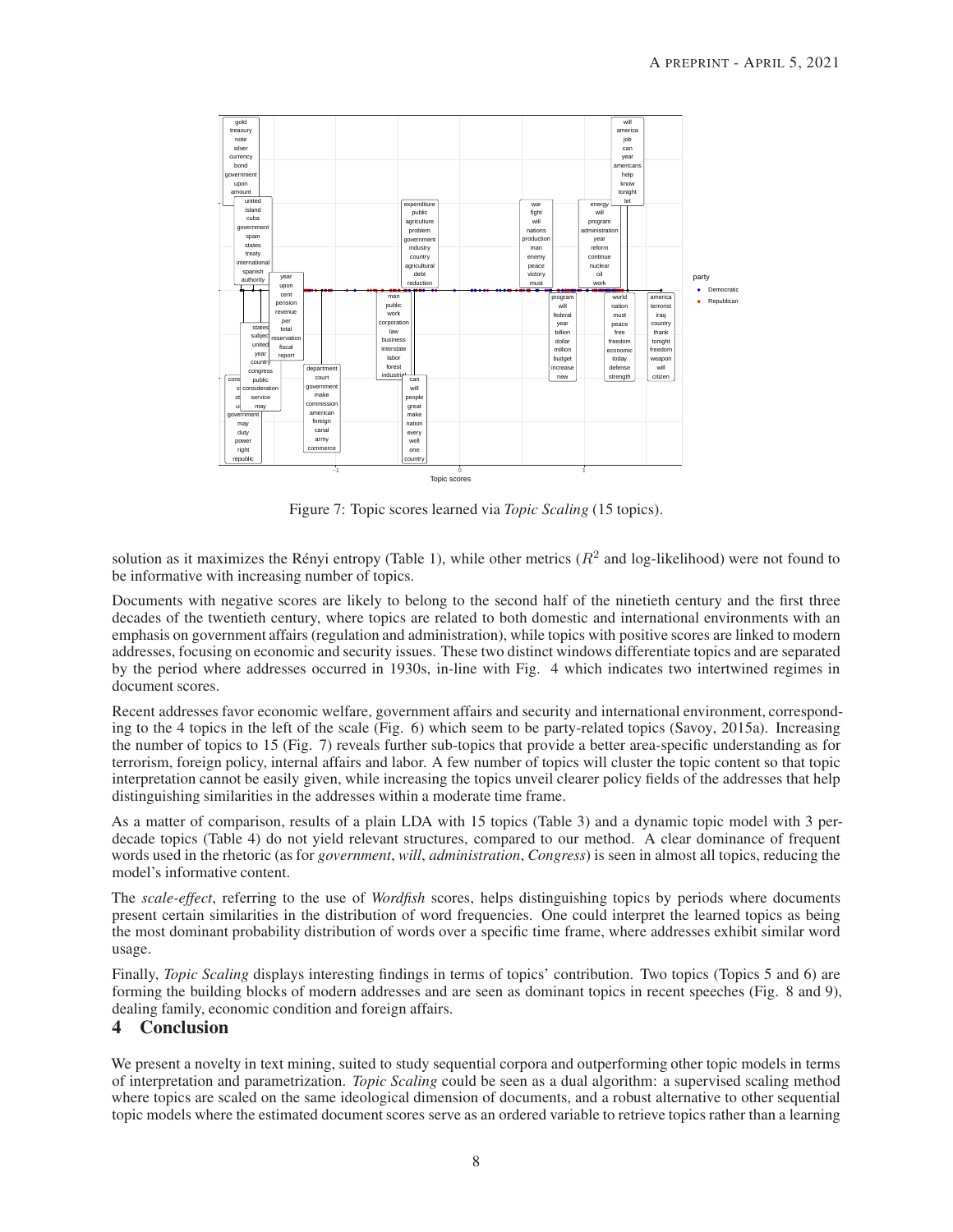

Figure 8: Evolution of *Topic 5* proportions in SOTU speeches (*Topic Scaling*).



Figure 9: Evolution of *Topic 6* proportions in SOTU speeches (*Topic Scaling*).

| Number of Topics | $R^2$  | Log-Likelihood | Rényi entropy | Number of Topics | $R^2$  | Log-Likelihood | Rényi entropy |
|------------------|--------|----------------|---------------|------------------|--------|----------------|---------------|
|                  | 0.9963 | 236.5854       | $-3.7986$     | 15.              | 0.9976 | 287.9229       | $-3.3353$     |
|                  | 0.9946 | 207.1414       | $-3.6783$     | 16               | 0.9975 | 276.7568       | $-3.4440$     |
| <sub>0</sub>     | 0.9964 | 246.9864       | $-3.6557$     | 17               | 0.9969 | 261.3767       | $-3.3559$     |
|                  | 0.9962 | 240.2083       | $-3.6772$     | 18               | 0.9978 | 281.0514       | $-3.3979$     |
| 8                | 0.9957 | 228.3746       | $-3.5676$     | 19               | 0.9980 | 293.1175       | $-3.4628$     |
| 9                | 0.9963 | 235.5375       | $-3.5626$     | 20               | 0.9981 | 298.9496       | $-3.5025$     |
| 10               | 0.9963 | 245.5822       | $-3.3909$     | 21               | 0.9978 | 295.9086       | $-3.5367$     |
|                  | 0.9977 | 273.5398       | $-3.4583$     | 22               | 0.9976 | 272.1873       | $-3.5247$     |
| 12               | 0.9968 | 255.8592       | $-3.4838$     | 23               | 0.9980 | 285.0266       | $-3.6266$     |
| 13               | 0.9976 | 279.4950       | $-3.3901$     | 24               | 0.9981 | 301.2945       | $-3.5919$     |
| 14               | 0.9967 | 245.8567       | $-3.4175$     | 25               | 0.9977 | 293.4041       | $-3.6431$     |

Table 1: Results of *Topic Scaling* metrics, per different number of topics.

process requiring a time frame. Under regularization schemes and entropy-related metrics, increasing the number of topics helps maximizing the information gain and uncovering nested structures that render information about potential embedded subtopics, thus, unveiling topics that signal important changes in the evolution of the corpus. Applied to study the party duality democratic-republican in the State Of The Union addresses, this method confirms the existence of two distinct periods correlated with the prevailing topics throughout the modern history of the Unites States, with a clear dominance of foreign affairs and business discourse in post-war addresses, while recent addresses seem to prioritize security and the economic status. Results confirm previous findings about the rhetoric as for vocabulary-rich, varying modern speeches and party-related subject preferences expressed in earlier addresses.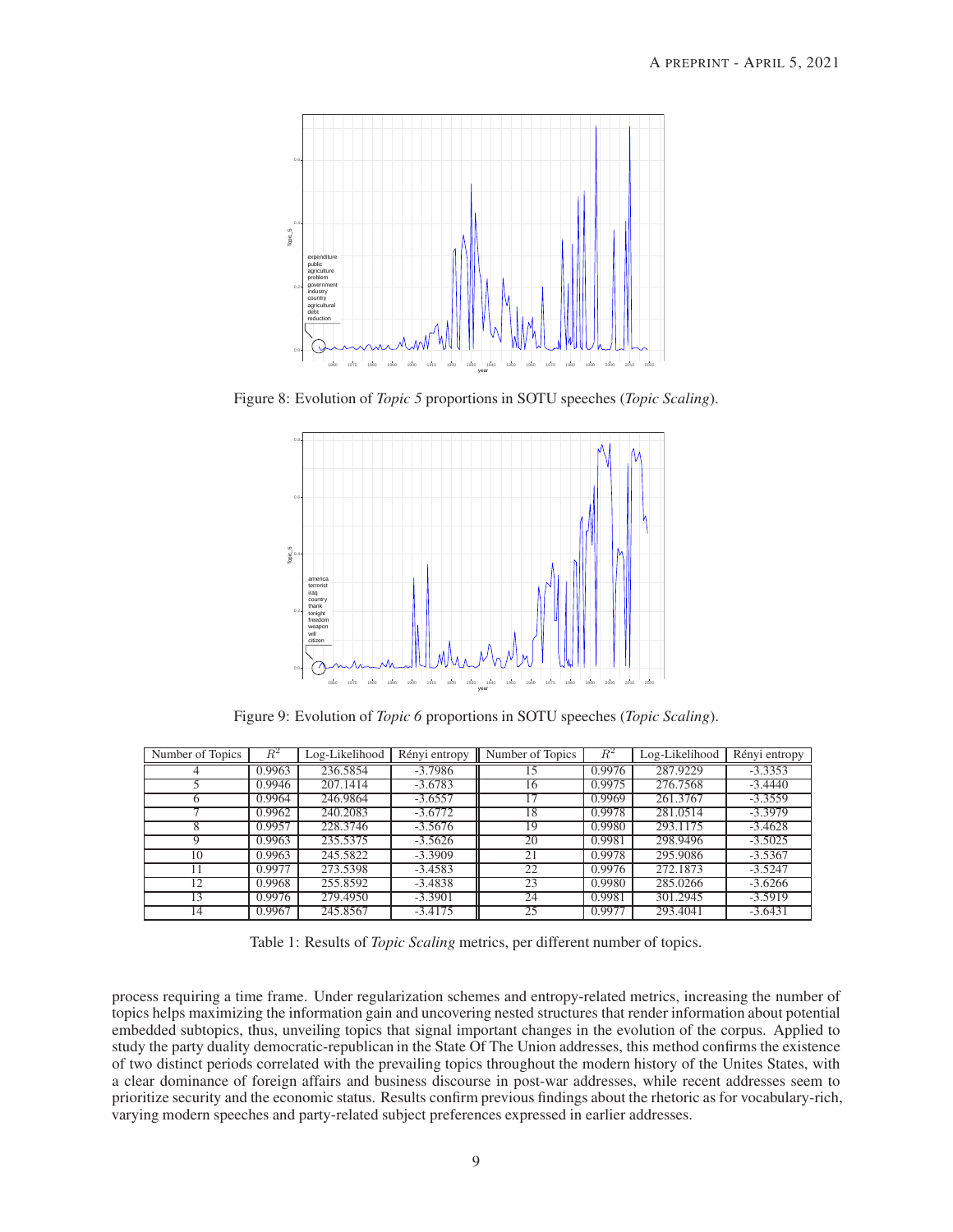| Topic          | Top 10 Words                                                                                            |
|----------------|---------------------------------------------------------------------------------------------------------|
|                | energy, will, program, administration, year, reform, continue, nuclear, oil, work                       |
| $\overline{2}$ | united, island, cuba, government, spain, states, treaty, international, spanish, authority              |
| 3              | program, will, federal, year, billion, dollar, million, budget, increase, new                           |
| $\overline{4}$ | america, terrorist, iraq, country, thank, tonight, freedom, weapon, will, citizen                       |
| 5              | expenditure, public, agriculture, problem, government, industry, country, agricultural, debt, reduction |
| 6              | will, america, job, can, year, americans, help, know, tonight, let                                      |
|                | man, public, work, corporation, law, business, interstate, labor, forest, industrial                    |
| 8              | department, court, government, make, commission, american, foreign, canal, army, commerce               |
| 9              | war, fight, will, nations, production, man, enemy, peace, victory, must                                 |
| 10             | states, subject, united, year, country, congress, public, consideration, service, may                   |
| 11             | constitution, state, states, union, government, may, duty, power, right, republic                       |
| 12             | can, will, people, great, make, nation, every, well, one, country                                       |
| 13             | world, nation, must, peace, free, freedom, economic, today, defense, strength                           |
| 14             | year, upon, cent, pension, revenue, per, total, reservation, fiscal, report                             |
| 15             | gold, treasury, note, silver, currency, bond, government, upon, amount, duty                            |

Table 2: Top 10 words from the estimated *Topic Scaling* with 15 topics.

| Topic             | Top 10 Words                                                                            |
|-------------------|-----------------------------------------------------------------------------------------|
|                   | will, america, must, world, nation, can, year, people, help, freedom                    |
| 2                 | will, war, world, nation, can, must, people, great, man, peace                          |
| $\overline{3}$    | will, program, year, must, government, can, nation, congress, federal, new              |
| $\overline{4}$    | government, will, year, make, war, congress, country, can, federal, public              |
| 5                 | man, law, will, government, make, can, great, nation, people, work                      |
| 6                 | will, year, program, congress, federal, administration, new, increase, continue, energy |
| $\overline{\tau}$ | states, united, government, congress, year, may, will, country, upon, make              |
| 8                 | will, upon, make, year, law, people, government, country, public, great                 |
| 9                 | government, states, united, year, will, make, upon, congress, american, may             |
| 10                | states, government, united, state, may, congress, will, power, constitution, upon       |
| 11                | will, year, must, work, people, can, child, america, new, make                          |
| 12                | will, year, can, america, people, new, american, great, congress, nation                |
| 13                | government, make, will, states, united, congress, department, american, year, law       |
| 14                | government, upon, condition, may, present, year, law, make, gold, time                  |
| 15                | will, year, can, job, make, work, america, people, new, american                        |

Table 3: Top 10 words from an estimated plain LDA with 15 topics.

| Decade | 1853-1859  |              |            |            | 1860-1869    |            | 1870-1879 |              |            | 1880-1889 |              |            | 1890-1899  |            |            |
|--------|------------|--------------|------------|------------|--------------|------------|-----------|--------------|------------|-----------|--------------|------------|------------|------------|------------|
| Topics |            |              |            |            |              |            |           |              |            |           |              |            |            |            |            |
|        | states     | constitution | people     | states     | constitution | people     | states    | government   | people     | states    | government   | people     | government | government | people     |
|        | government | would        | great      | government | would        | great      | governmen | would        | grea       | governmen | would        | great      | states     | would      | great      |
|        | united     | government   | nation     | united     | government   | nation     | united    | people       | nation     | united    | people       | nation     | united     | people     | nation     |
|        | congress   | states       | would      | congress   | states       | would      | congress  | constitution | peace      | congress  | states       | world      | congress   | public     | world      |
|        | would      | people       | peace      | would      | people       | peace      | would     | states       | world      | would     | public       | peace      | would      | states     | peace      |
|        | country    | country      | world      | country    | country      | world      | country   | country      | would      | country   | country      | every      | great      | country    | every      |
|        | public     | congress     | every      | public     | congress     | every      | public    | public       | every      | public    | congress     | would      | country    | congress   | would      |
|        | great      | public       | power      | great      | public       | power      | great     | congress     | government | great     | constitution | government | general    | present    | government |
|        | people     | power        | government | people     | power        | government | people    | power        | nations    | people    | present      | nations    | service    | nationa    | nations    |
|        | citizens   | state        | nations    | citizens   | state        | nations    | general   | present      | power      | general   | power        | power      | people     | business   | national   |

| Decade | 1900-1909  |           |            | 1910-1919  |            |            | 1920-1929  |             |            | 1930-1939  |             |            | 1940-1949  |                |            |
|--------|------------|-----------|------------|------------|------------|------------|------------|-------------|------------|------------|-------------|------------|------------|----------------|------------|
| Topics |            |           |            |            |            |            |            |             |            |            |             |            |            |                |            |
|        | government | governmen | people     | government | government | people     | government | government  | world      | government | government  | world      | governmen  | government     | world      |
|        | states     | would     | great      | states     | would      | world      | states     | congress    | people     | states     | congress    | people     | congress   | federal        | people     |
|        | united     | public    | nation     | united     | public     | nation     | congress   | would       | nation     | congress   | federal     | nation     | states     | congress       | nation     |
|        | congress   | congress  | world      | congress   | congress   | great      | united     | public      | great      | united     | public      | peace      | united     | program        | peace      |
|        | would      | people    | peace      | would      | country    | peace      | would      | federal     | peace      | would      | would       | nations    | would      | public         | nations    |
|        | great      | country   | every      | american   | states     | every      | american   | national    | nations    | country    | national    | great      | country    | legislation    | government |
|        | american   | states    | would      | great      | people     | government | great      | country     | government | american   | legislation | government | great      | national       | congress   |
|        | service    | national  | government | country    | national   | would      | country    | states      | would      | great      | states      | congress   | service    | would          | great      |
|        | country    | business  | nations    | service    | business   | nations    | service    | people      | every      | service    | country     | national   | american   | states         | national   |
|        | general    | present   | national   | department | federal    | national   | department | legislation | national   | department | program     | would      | department | administration | economic   |

| Decade        | 1950-1959  |                |            |                | 1960-1969      |            | 1970-1979      |                |            | 1980-1989      |                       |            |  |
|---------------|------------|----------------|------------|----------------|----------------|------------|----------------|----------------|------------|----------------|-----------------------|------------|--|
| <b>Topics</b> |            |                |            |                |                |            |                |                |            |                |                       |            |  |
|               | government | federal        | world      | government     | federal        | world      | congress       | federal        | world      | congress       | . .<br>administration | world      |  |
|               | congress   | government     | people     | congress       | program        | people     | government     | administration | people     | government     | federal               | people     |  |
|               | states     | congress       | nation     | states         | government     | congress   | states         | program        | congress   | states         | program               | congress   |  |
|               | united     | program        | nations    | united         | congress       | nation     | united         | congress       | vears      | energy         | congress              | vears      |  |
|               | would      | legislation    | peace      | would          | administration | vears      | energy         | legislation    | nation     | united         | legislation           | america    |  |
|               | country    | administration | congress   | energy         | legislation    | government | administration | government     | government | administration | development           | american   |  |
|               | service    | public         | government | administration | development    | peace      | would          | development    | america    | would          | government            | government |  |
|               | great      | national       | vears      | country        | national       | nations    | legislation    | policy         | american   | legislation    | policy                | nation     |  |
|               | american   | development    | economic   | legislation    | policy         | economic   | foreign        | national       | peace      | foreign        | national              | programs   |  |
|               | department | would          | great      | service        | public         | american   | country        | states         | economic   | <b>country</b> | assistance            | economic   |  |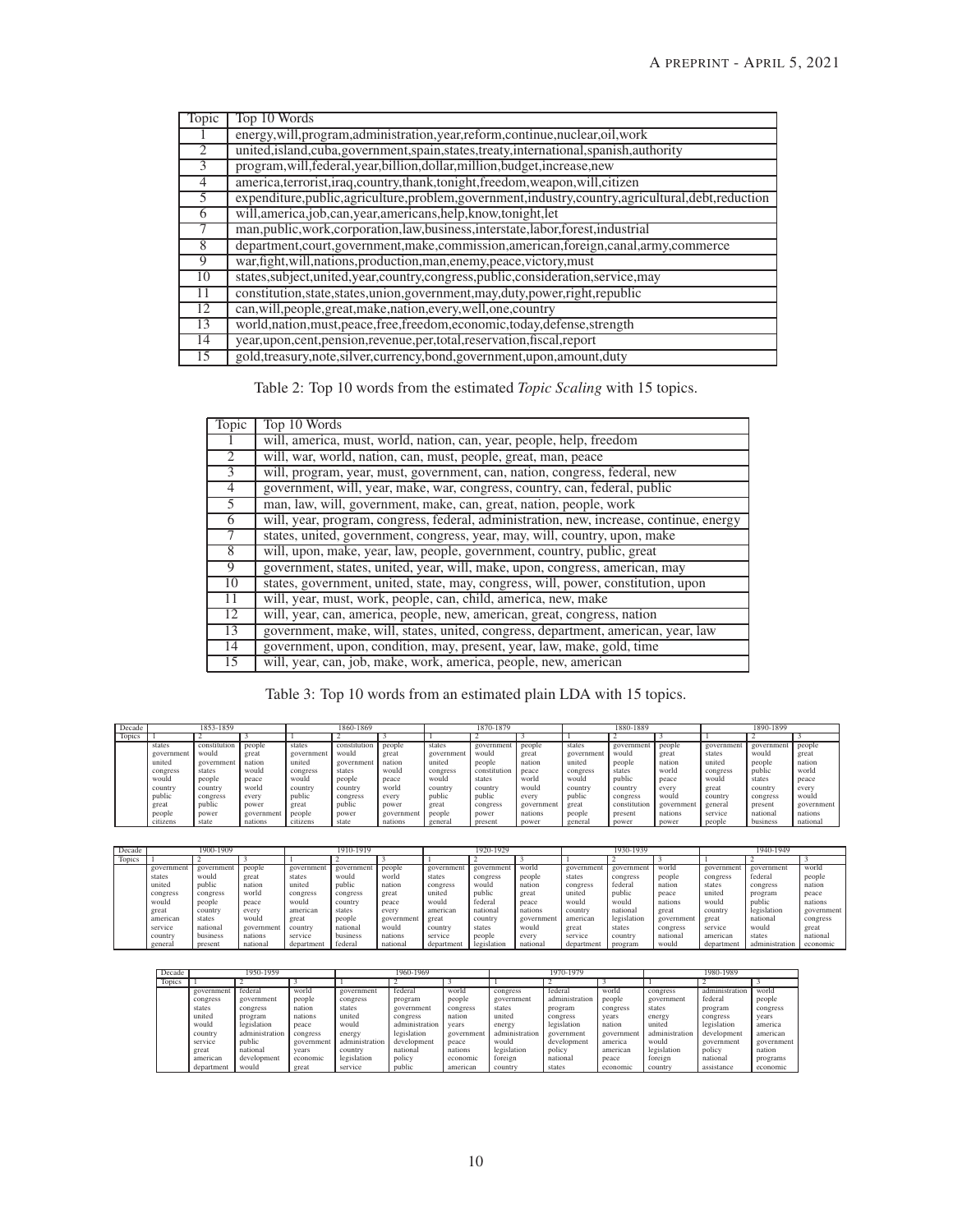| Decade        |                | 1990-1999      |            |                | 2000-2009      |            | 2010-2019      |                |           |  |
|---------------|----------------|----------------|------------|----------------|----------------|------------|----------------|----------------|-----------|--|
| <b>Topics</b> |                |                |            |                |                |            |                |                |           |  |
|               | congress       | administration | people     | congress       | administration | america    | congress       | administration | america   |  |
|               | government     | federal        | america    | government     | federal        | people     | government     | federal        | people    |  |
|               | states         | program        | world      | states         | program        | american   | states         | program        | american  |  |
|               | energy         | congress       | vears      | energy         | congress       | vears      | energy         | legislation    | years     |  |
|               | united         | legislation    | congress   | united         | legislation    | world      | united         | congress       | world     |  |
|               | administration | development    | american   | administration | development    | congress   | administration | development    | americans |  |
|               | would          | government     | government | would          | government     | americans  | would          | government     | congress  |  |
|               | legislation    | policy         | nation     | legislation    | policy         | every      | american       | policy         | every     |  |
|               | american       | national       | americans  | american       | national       | government | legislation    | national       | country   |  |
|               | country        | assistance     | every      | country        | states         | nation     | country        | states         | tonight   |  |

Table 4: Top 10 words from an estimated Dynamic Topic Model (per decade) with 3 topics.

# References

- <span id="page-10-15"></span>K. Benoit, K. Watanabe, H. Wang, P. Nulty, A. Obeng, S. Müller, and A. Matsuo. quanteda: An r package for the quantitative analysis of textual data. *Journal of Open Source Software*, 3(30):774, 2018.
- <span id="page-10-7"></span>D. M. Blei and J. D. Lafferty. Dynamic topic models. In *Proceedings of the 23rd International Conference on Machine Learning*, ICML '06, page 113–120, New York, NY, USA, 2006. Association for Computing Machinery. ISBN 1595933832.
- <span id="page-10-9"></span>D. M. Blei, M. I. Jordan, T. L. Griffiths, and J. B. Tenenbaum. Hierarchical topic models and the nested chinese restaurant process. In *Proceedings of the 16th International Conference on Neural Information Processing Systems*, NIPS'03, page 17–24, Cambridge, MA, USA, 2003a. MIT Press.
- <span id="page-10-5"></span>D. M. Blei, A. Y. Ng, and M. I. Jordan. Latent dirichlet allocation. *J. Mach. Learn. Res.*, 3(null):993–1022, Mar. 2003b. ISSN 1532-4435.
- <span id="page-10-8"></span>J. Boyd-Graber and P. Resnik. Holistic sentiment analysis across languages: Multilingual supervised latent dirichlet allocation. In *Proceedings of the 2010 Conference on Empirical Methods in Natural Language Processing*, EMNLP '10, page 45–55, USA, 2010. Association for Computational Linguistics.
- <span id="page-10-6"></span>J. Boyd-Graber, D. Mimno, and D. Newman. Care and feeding of topic models: Problems, diagnostics, and improvements. In *Handbook of Mixed Membership Models and Their Applications*, CRC Handbooks of Modern Statistical Methods. 2014.
- <span id="page-10-17"></span>W. S. Cleveland and C. Loader. Smoothing by local regression: Principles and methods. In W. Härdle and M. G. Schimek, editors, *Statistical Theory and Computational Aspects of Smoothing*, pages 10–49, Heidelberg, 1996. Physica-Verlag HD. ISBN 978-3-642-48425-4.
- <span id="page-10-13"></span>J. Cummins. State of the union addresses and presidential position taking: Do presidents back their rhetoric in the legislative arena? *The Social Science Journal*, 45(3):365 – 381, 2008. ISSN 0362-3319.
- <span id="page-10-4"></span>M. J. Denny and A. Spirling. Text preprocessing for unsupervised learning: Why it matters, when it misleads, and what to do about it. *Political Analysis*, 26(2):168–189, 2018.
- <span id="page-10-3"></span>N. D. Goet. Measuring polarization with text analysis: Evidence from the uk house of commons, 1811–2015. *Political Analysis*, 27(4):518–539, 2019.
- <span id="page-10-11"></span>D. Greene and J. P. Cross. Exploring the political agenda of the european parliament using a dynamic topic modeling approach. *Political Analysis*, 25(1):77–94, 2017.
- <span id="page-10-2"></span>J. Grimmer and B. M. Stewart. Text as data: The promise and pitfalls of automatic content analysis methods for political texts. *Political Analysis*, 21(3):267–297, 2013.
- <span id="page-10-16"></span>M. Honnibal, I. Montani, S. V. Landeghem, and A. Boyd. spaCy: Industrial-strength Natural Language Processing in Python, 2020.
- <span id="page-10-14"></span>S. Koltcov, V. Ignatenko, Z. Boukhers, and S. Staab. Analyzing the influence of hyper-parameters and regularizers of topic modeling in terms of renyi entropy. *Entropy*, 22(4):394, Mar 2020. ISSN 1099-4300.
- <span id="page-10-1"></span>B. E. Lauderdale and A. Herzog. Measuring political positions from legislative speech. *Political Analysis*, 24(3): 374–394, 2016.
- <span id="page-10-0"></span>M. Laver, K. Benoit, and J. Garry. Extracting policy positions from political texts using words as data. *American Political Science Review*, 97(2):311–331, May 2003. ISSN 0003-0554.
- <span id="page-10-12"></span>L. Lei and J. Wen. Is dependency distance experiencing a process of minimization? a diachronic study based on the state of the union addresses. *Lingua*, 239:102762, 2020. ISSN 0024-3841.
- <span id="page-10-10"></span>W. Li and A. McCallum. Pachinko allocation: Dag-structured mixture models of topic correlations. In *Proceedings of the 23rd International Conference on Machine Learning*, ICML '06, page 577–584, New York, NY, USA, 2006. Association for Computing Machinery. ISBN 1595933832.